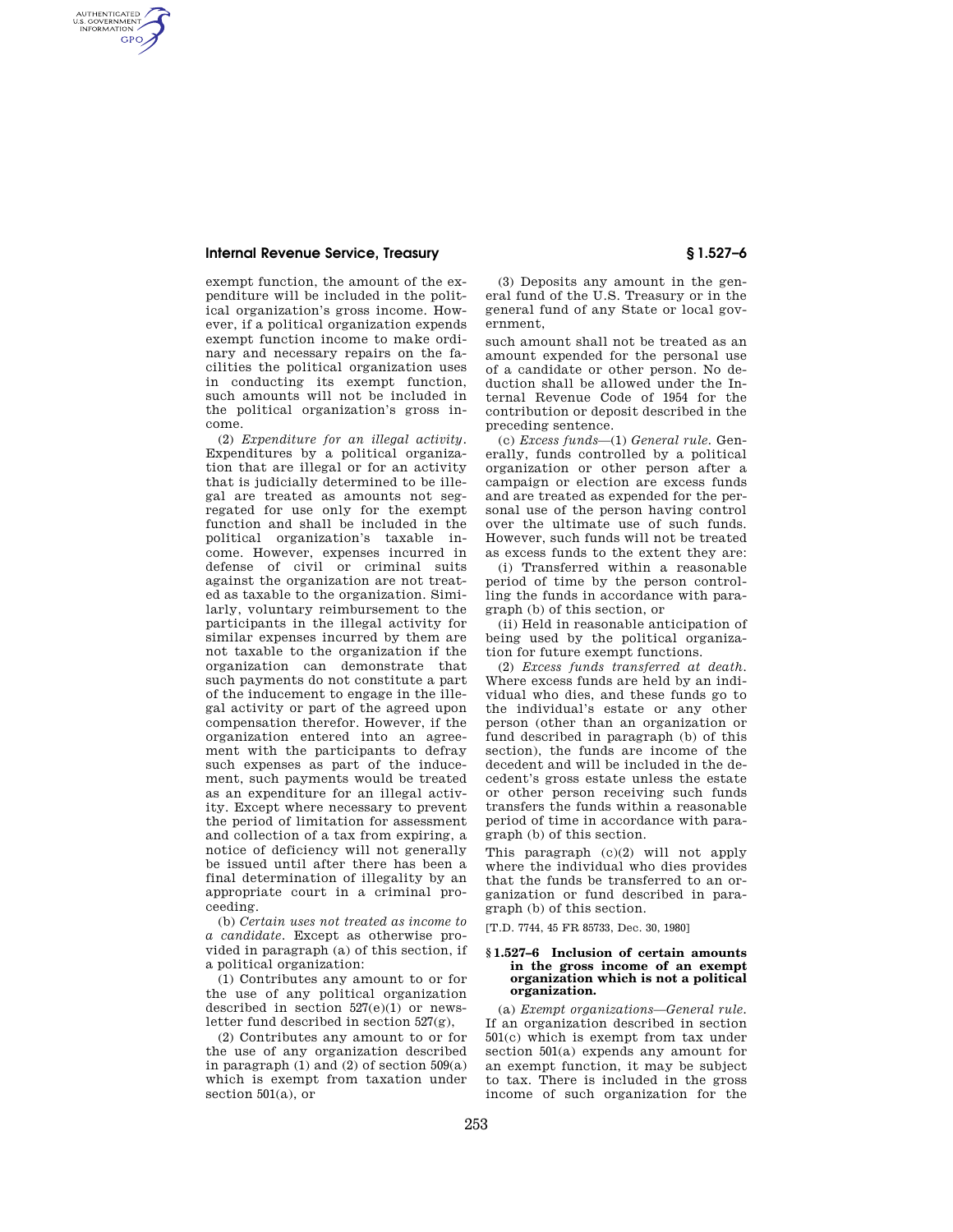taxable year an amount equal to the lesser of:

(1) The net investment income of such organization for the taxable year, or

(2) The aggregate amount expended during the taxable year for an exempt function.

The amount included will be treated as political organization taxable income.

(b) *Exempt function expenditures*—(1) *Directly related expenses.* (i) Except as provided in this section, the term *exempt function* will generally have the same meaning it has in §1.527–2(c). Thus, expenditures which are directly related to the selection process as defined in  $$1.527-2(c)(1)$  are expenditures for an exempt function. Expenditures for indirect expenses as defined in  $$1.527-2(c)(2)$ , when made by a section 501(c) organization are for an exempt function only to the extent provided in paragraph (b)(2) of this section. Expenditures of a section 501 (c) organization which are otherwise allowable under the Federal Election Campaign Act or similar State statute are for an exempt function only to the extent provided in paragraph (b)(3) of this section.

(ii) An expenditure may be made for an exempt function directly or through another organization. A section 501(c) organization will not be absolutely liable under section  $527(f)(1)$  for amounts transferred to an individual or organization. A section 501(c) organization is, however, required to take reasonable steps to ensure that the transferee does not use such amounts for an exempt function.

(2) *Indirect expenses.* [Reserved]

(3) *Expenditures allowed by Federal Election Campaign Act.* [Reserved]

(4) *Appointments or confirmations.*  Where an organization described in

# **§ 1.527–6 26 CFR Ch. I (4–1–09 Edition)**

paragraph (a) of this section appears before any legislative body in response to a written request by such body for the purpose of influencing the appointment or confirmation of an individual to a public office, any expenditure directly related to such appearance is not treated as an expenditure for an exempt function.

(5) *Nonpartisan activity.* Expenditures for nonpartisan activities by an organization to which paragraph (a) of this section applies are not expenditures for an exempt function. Nonpartisan activities include voter registration and *get-out-the-vote* campaigns. To be nonpartisan voter registration and *get-outthe-vote* campaigns must not be specifically identified by the organization with any candidate or political party.

(c) *Character of items included in gross income*—(1) *General rule.* The items of income included in the gross income of an organization under paragraph (a) of this section retain their character as ordinary income or capital gain.

(2) *Special rule in determining character of item.* If the amount included in gross income is determined under paragraph  $(a)(2)(ii)$  of this section, the character of the items of income is determined by multiplying the total amount included in gross income under such paragraph by a fraction, the numerator of which is the portion of the organization's net investment income that is gain from the sale or exchange of a capital asset, and the denominator of which is the organization's net investment income. For example, if \$5,000 is included in the gross income of an organization under paragraph (a)(2) of this section, and the organization had \$100,000 of net investment income of which \$10,000 is long term capital gain, then \$500 would be treated as long term capital gain:

| Capital gain          | Amount expended       | Portion of income<br>$=$ subject to tax under SS |  |
|-----------------------|-----------------------|--------------------------------------------------|--|
| net investment income | on an exempt function | section 1201                                     |  |

 $\frac{$10,000}{$100,000} \times $5,000 = $500$  $\frac{000}{000}$  × \$5,000